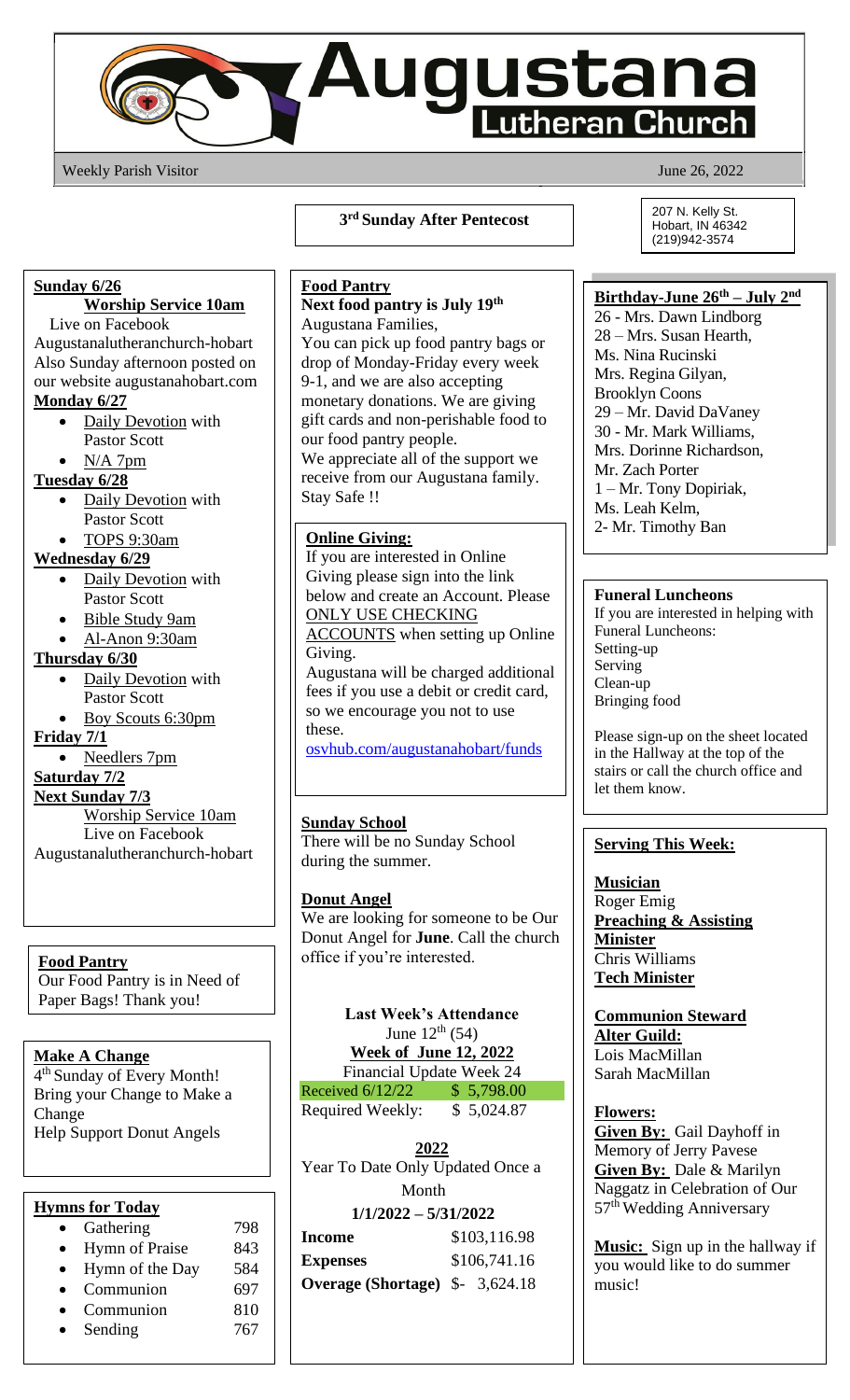### **Congregation welcomes everyone-and yes, we do mean everyone.**

## **First Reading: 1 Kings 19:15-16, 19-21**

A: A reading from  $1<sup>st</sup>$  Kings the  $19<sup>th</sup>$  chapter. <sup>15</sup>Then the LORD said to Elijah, "Go, return on your way to the wilderness of Damascus; when you arrive, you shall anoint Hazael as king over Aram. <sup>16</sup>Also you shall anoint Jehu son of Nimshi as king over Israel; and you shall anoint Elisha son of Shaphat of Abelmeholah as prophet in your place.

<sup>19</sup>So he set out from there, and found Elisha son of Shaphat, who was plowing. There were twelve yoke of oxen ahead of him, and he was with the twelfth. Elijah passed by him and threw his mantle over him. <sup>20</sup>He left the oxen, ran after Elijah, and said, "Let me kiss my father and my mother, and then I will follow you." Then Elijah said to him, "Go back again; for what have I done to you?" <sup>21</sup>He returned from following him, took the yoke of oxen, and slaughtered them; using the equipment from the oxen, he boiled their flesh, and gave it to the people, and they ate. Then he set out and followed Elijah, and became his servant.

A: Word or God, Word of Life. **C: Thanks be to God.**

#### **Psalm: 16**

.

A: Let us read Psalm 16 responsively.

<sup>1</sup>Protect me, O God, for I take refuge in you; I have said to the LORD, "You are my Lord, my good above all other."

- <sup>2</sup>**All my delight is in the godly that are in the land, upon those who are noble among the people.**
- <sup>3</sup>But those who run after other gods shall have their troubles multiplied.
- 4 **I will not pour out drink offerings to such gods, never take their names upon my lips.**
- <sup>5</sup>O LORD, you are my portion and my cup; it is you who uphold my lot.
- <sup>6</sup>**My boundaries enclose a pleasant land; indeed, I have a rich inheritance.**
- <sup>7</sup>I will bless the LORD who gives me counsel; my heart teaches me night after night.
- 8 **I have set the LORD always before me; because God is at my right hand, I shall not be**

#### **shaken.**

<sup>9</sup>My heart, therefore, is glad, and my spirit rejoices; my body also shall rest in hope.

<sup>10</sup>**For you will not abandon me to the grave, nor let your holy one see the pit.**

 $11$ You will show me the path of life; in your presence there is fullness of joy,

and in your right hand are pleasures forevermore.

# **Second Reading: Galatians 5:1, 13-25**

A: A reading from Paul's letter to the Galatians the 5<sup>th</sup> chapter.

<sup>1</sup>For freedom Christ has set us free. Stand firm, therefore, and do not submit again to a yoke of slavery.

<sup>13</sup>For you were called to freedom, brothers and sisters; only do not use your freedom as an opportunity for self-indulgence, but through love become slaves to one another.  $\mathrm{^{14}F}$ or the whole law is summed up in a single commandment, "You shall love your neighbor as yourself." <sup>15</sup>If, however, you bite and devour one another, take care that you are not consumed by one another.

 $16$ Live by the Spirit, I say, and do not gratify the desires of the flesh. <sup>17</sup>For what the flesh desires is opposed to the Spirit, and what the Spirit desires is opposed to the flesh; for these are opposed to each other, to prevent you from doing what you want. <sup>18</sup>But if you are led by the Spirit, you are not subject to the law. <sup>19</sup>Now the works of the flesh are obvious: fornication, impurity,

licentiousness, <sup>20</sup>idolatry, sorcery, enmities, strife, jealousy, anger, quarrels, dissensions,

factions,  $^{21}$ envy, drunkenness, carousing, and things like these. I am warning you, as I warned you before: those who do such things will not inherit the kingdom of God.

 $^{22}$ By contrast, the fruit of the Spirit is love, joy, peace, patience, kindness, generosity, faithfulness, <sup>23</sup>gentleness, and self-control. There is no law against such things. <sup>24</sup>And those who belong to Christ Jesus have crucified the flesh with its passions and desires. <sup>25</sup>If we live by the Spirit, let us

A: Word of God, Word of Life. **C: Thanks be to God.**

also be guided by the Spirit.



# **Prayer of the Day**

P: Sovereign God, ruler of all hearts, you call us to obey you, and you favor us with true freedom. Keep us faithful to the ways of your Son, that, leaving behind all that hinders us, we may steadfastly follow your paths, through Jesus Christ, our Savior and Lord.

**C: Amen.**